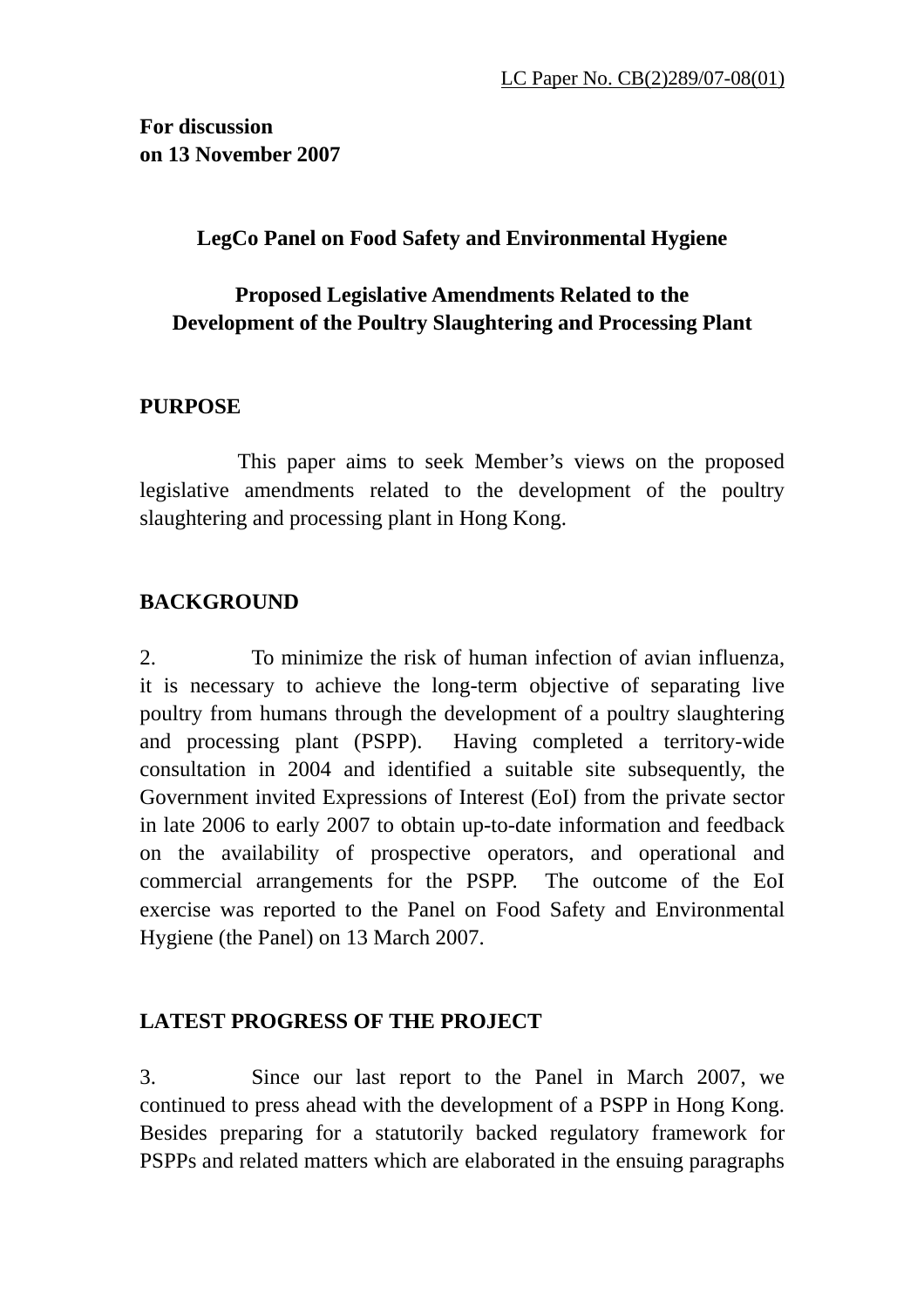of this paper, we have commissioned a consultant to draw up a full suite of tendering documentation by making reference to information obtained through the EoI exercise and other relevant information. The Environmental Impact Assessment (EIA) study on the project is at an advance stage and the EIA Report is expected to be ready for public inspection in accordance with the EIA Ordinance in early 2008. Following the introduction of the legislation and the completion of the EIA, we will invite open tenders in 2008 from the private sector to develop the PSPP under a "Build, Own, Operate and Transfer" (BOOT) arrangement. We intend to have the PSPP coming into operation in 2011 at the earliest.

4. The Food and Environmental Hygiene Department (FEHD) has recently conducted a study which revealed that slaughtered chickens without going through a chilling process ("freshly slaughtered chicken") would be suitable for consumption for up to 24 hours if stored at or below  $7^{\circ}$ C. In this connection, we will allow the PSPP to produce "freshly slaughtered chicken", in addition to chilled chicken, for the market. It is for the future PSPP operator to assess the technical feasibility and the market situation to decide whether or not to provide "freshly slaughtered chicken". We believe that allowing this option will help enhance the viability of the PSPP, accommodate people's culinary preference, and reduce the impact of central slaughtering to live poultry wholesalers and retailers.

# **LEGISLATIVE PROPOSALS**

5. To achieve the long-term objective of separating live poultry from humans, it is necessary to put in place a regulatory framework for the operation of the PSPP, to require all local and imported live poultry intended for food to be delivered to the PSPP direct without passing through the existing wholesale poultry markets, and to ban the sale of live poultry in retail outlets through the legislative amendments as detailed below.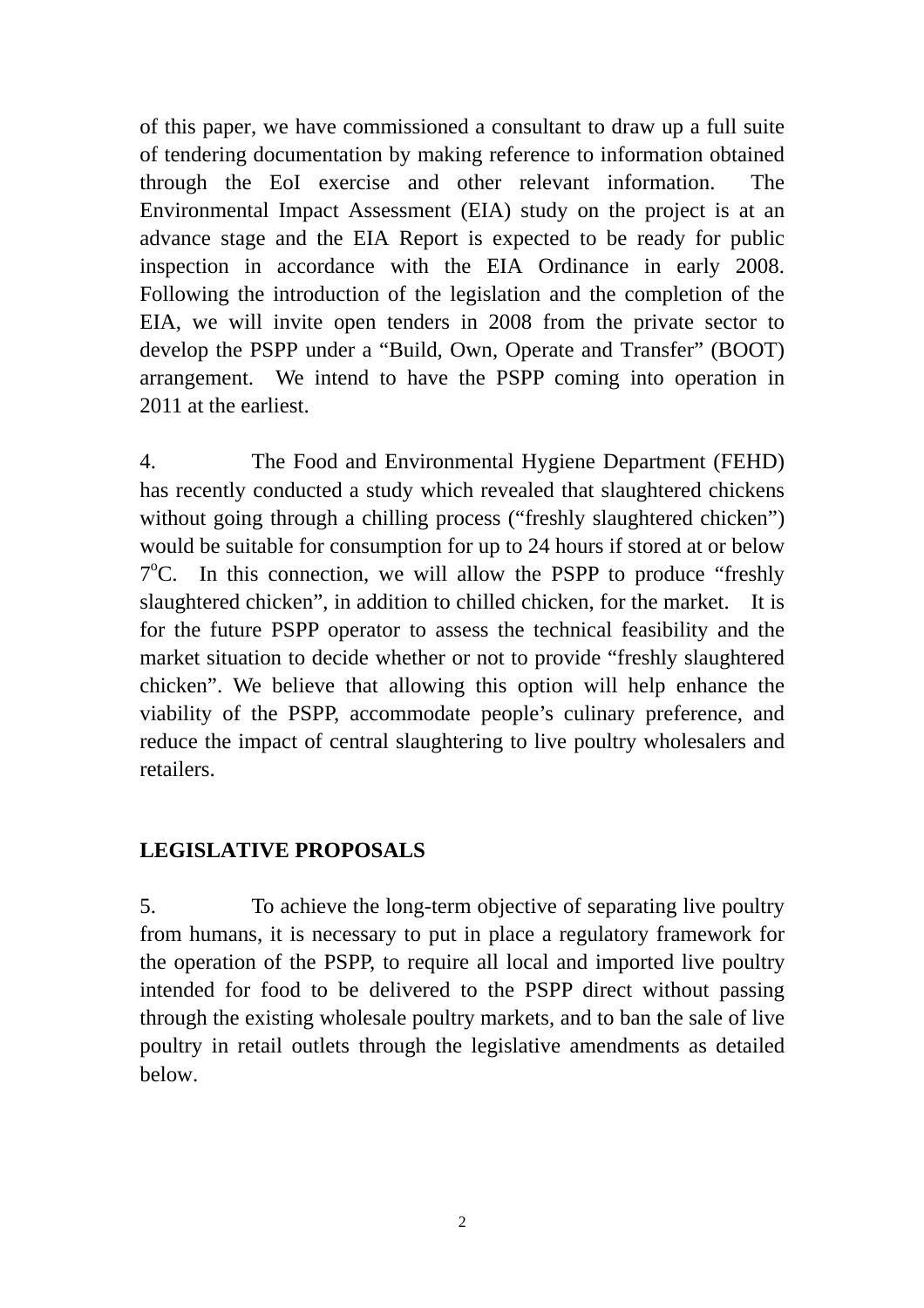# *New regulatory framework for PSPP*

6. We propose to amend the Public Health and Municipal Services Ordinance (Cap 132) to empower the Secretary for Food and Health to make regulations for the control of slaughtering activities of live poultry and the operation of the PSPP. A new Poultry Slaughtering and Processing Plant Regulation (the PSPP Regulation) would then be made under the amended Cap 132 for the purposes. The key features of the Regulation are as follows –

## (a) Restriction on the Slaughter of Poultry<sup>1</sup>

- To stipulate that slaughter of live poultry and dressing of poultry carcasses for human consumption must be carried out in a licensed PSPP and in accordance with the licence;
- (b) Licensing
	- To make provisions for details on the application, renewal and revocation of licence for operating the PSPP;
- (c) Operational Requirements
	- *(i)* To stipulate that the licensee shall not refuse admission of live poultry for slaughter without lawful excuse and shall only admit and slaughter live poultry from proper sources;
	- *(ii)* To require the licensee to carry out appropriate ante-mortem and post-mortem examinations to ensure that live poultry or poultry carcasses are fit for human consumption, and to separate and properly dispose of poultry carcasses deemed unfit for human consumption. Slaughtering of live poultry should be conducted in a designated slaughter hall in accordance with humane and approved methods. Furthermore, the licensee shall maintain proper records of all poultry intakes, examinations, product output and distribution, and engage registered veterinary surgeons to supervise the PSPP's operation;

 $\overline{a}$  $<sup>1</sup>$  "Poultry" means any bird that is commonly used for human consumption or any other bird which is</sup> sold or offered for sale for human consumption.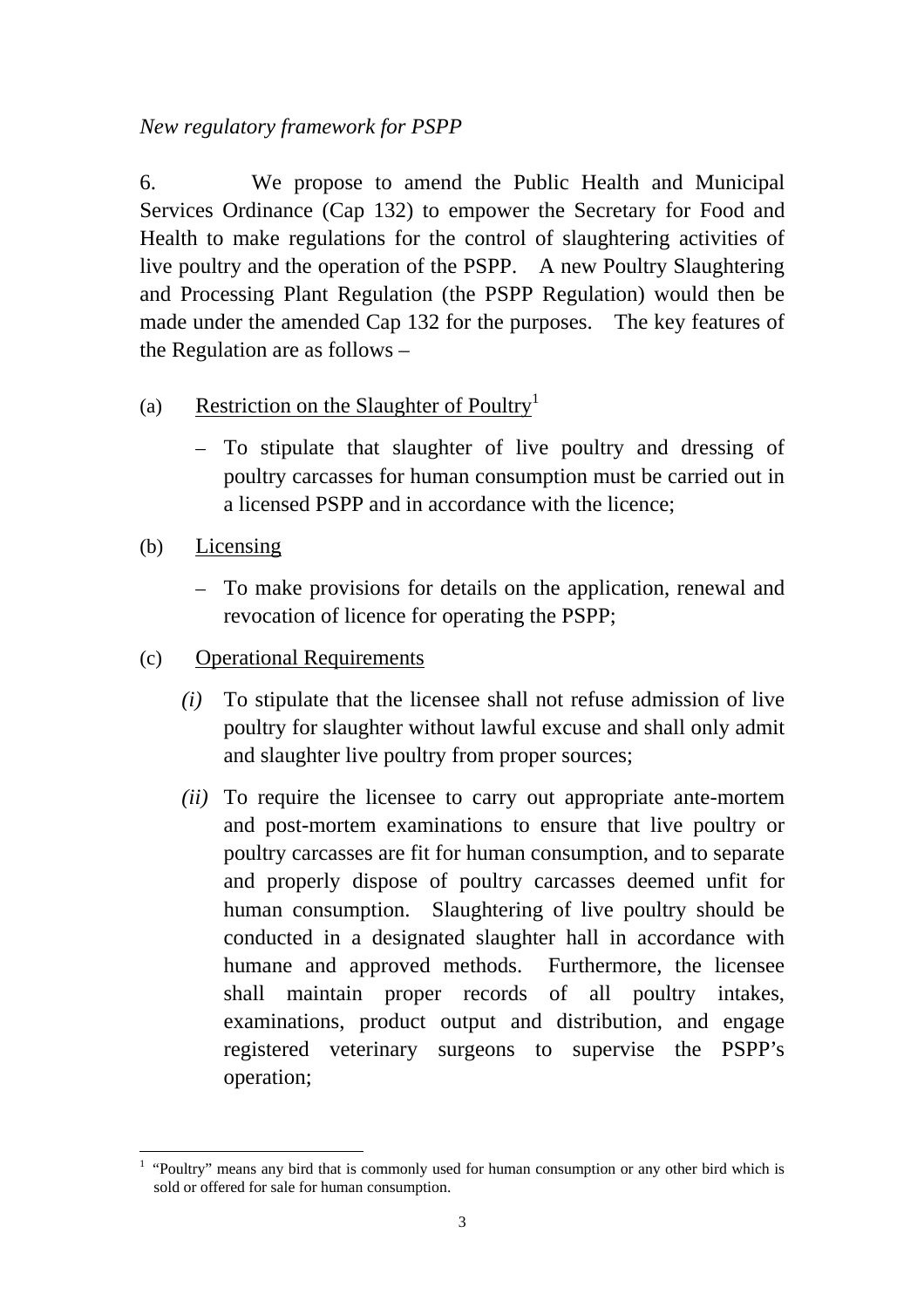- *(iii)* To stipulate the requirements for the labelling of poultry carcasses that are fit for human consumption before leaving the PSPP;
- *(iv)* To require the licensee to comply with the licensing conditions;
- *(v)* To control the transportation of live poultry and poultry carcasses into and out of the PSPP to prevent cross-contamination and to control entry of persons and vehicles into the PSPP for disease control;
- (d) Authorized Officers
	- To empower authorized officers to examine live poultry and poultry carcasses, conduct inspections and give directions to the licensee on matters relating to the operation of the PSPP; and
- (e) Offences and Penalties
	- To stipulate offences and penalties for contravention of the PSPP Regulation.

## *Requiring all live poultry to be transported to PSPP*

7. At present, section 9A of the Public Health (Animals and Birds) Regulations (Cap 139A) requires all live poultry imported for food to be taken forthwith by the most direct route to the Cheung Sha Wan Temporary Wholesale Poultry Market (CSWTWPM) (for all poultry except water birds and quails) or the Western Wholesale Food Market (WWFM) (for water birds). Live poultry from local farms are subject to the same requirement which is stipulated as a condition of livestock keeping licences issued in accordance with section 4(5) of the Public Health (Animals and Birds) (Licensing of Livestock Keeping) Regulation (Cap 139L).

8. Upon commissioning of the first PSPP in Hong Kong, it is necessary to require all live poultry to be transported directly from import points or licensed local farms to the PSPP for slaughtering without going through the CSWTWPM or the WWFM. We therefore propose to amend section 9A of Cap 139A and the relevant condition in livestock keeping licences to mandate that all live poultry imported or from local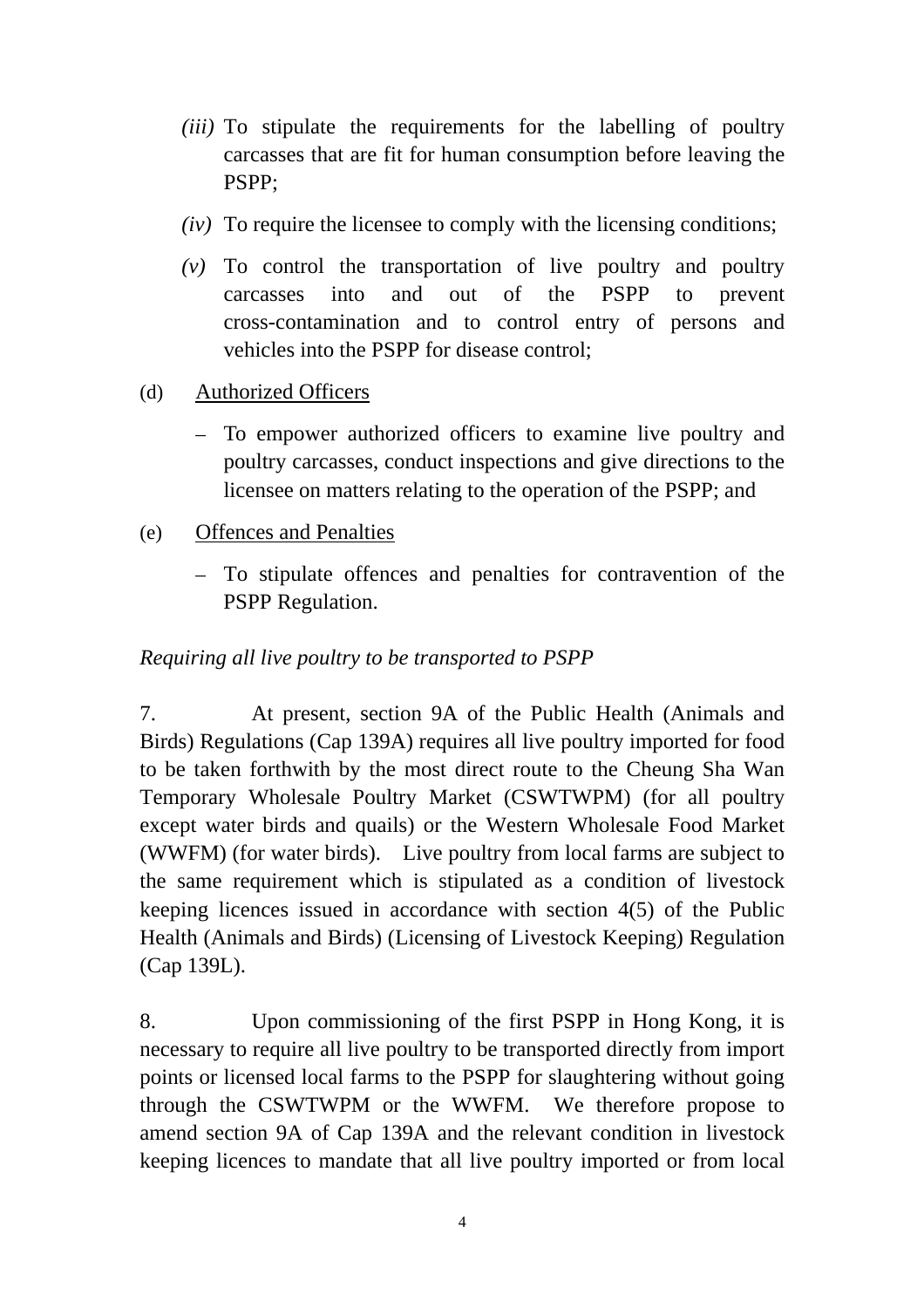farms are required to be taken to a licensed PSPP direct. Moreover, to cater for special circumstances under which imported live poultry are required to be taken to places other than the PSPP, we propose to amend section 9A of Cap 139A so as to allow imported live poultry to be taken to a place other than a licensed PSPP as designated by a senior veterinary officer.

## *Banning retail sale of live poultry*

9. We propose to amend the relevant sections of the Food Business Regulation (Cap 132X) with a view to banning the retail sale of live poultry in Hong Kong, and to ban the sale of carcasses or offal of poultry that have not been slaughtered in the PSPP unless they are legally imported. The relevant sections of the Private Markets Regulation (Cap 132BG) and Public Markets Regulation (Cap 132BO) are also proposed to be amended so as to reflect that live poultry trading and related activities will no longer be allowed in wet markets.

10. Legislative provisions proposed to be amended as described above are listed at Annex. The proposed new PSPP Regulation and related legislative amendments will be brought into effect upon the commissioning of the PSPP. Amendments to the Cap 132 will take immediate effect after the amendment Bill is enacted so as to empower the Secretary for Food and Health to make the relevant regulation.

# **ADMINISTRATIVE CONTROL OF PSPP**

11. Apart from the proposed PSPP Regulation and the licensing conditions which would impose regulatory control upon the operation and management of the PSPP such as its slaughtering capacity, the PSPP licensee will be required to enter into an agreement with the Government through which we may require the licensee to comply with the terms and conditions enshrined in the agreement. In order to ensure that the licensee would provide a level playing field for all parties, we plan to include in the agreement the following terms to suitably require the licensee –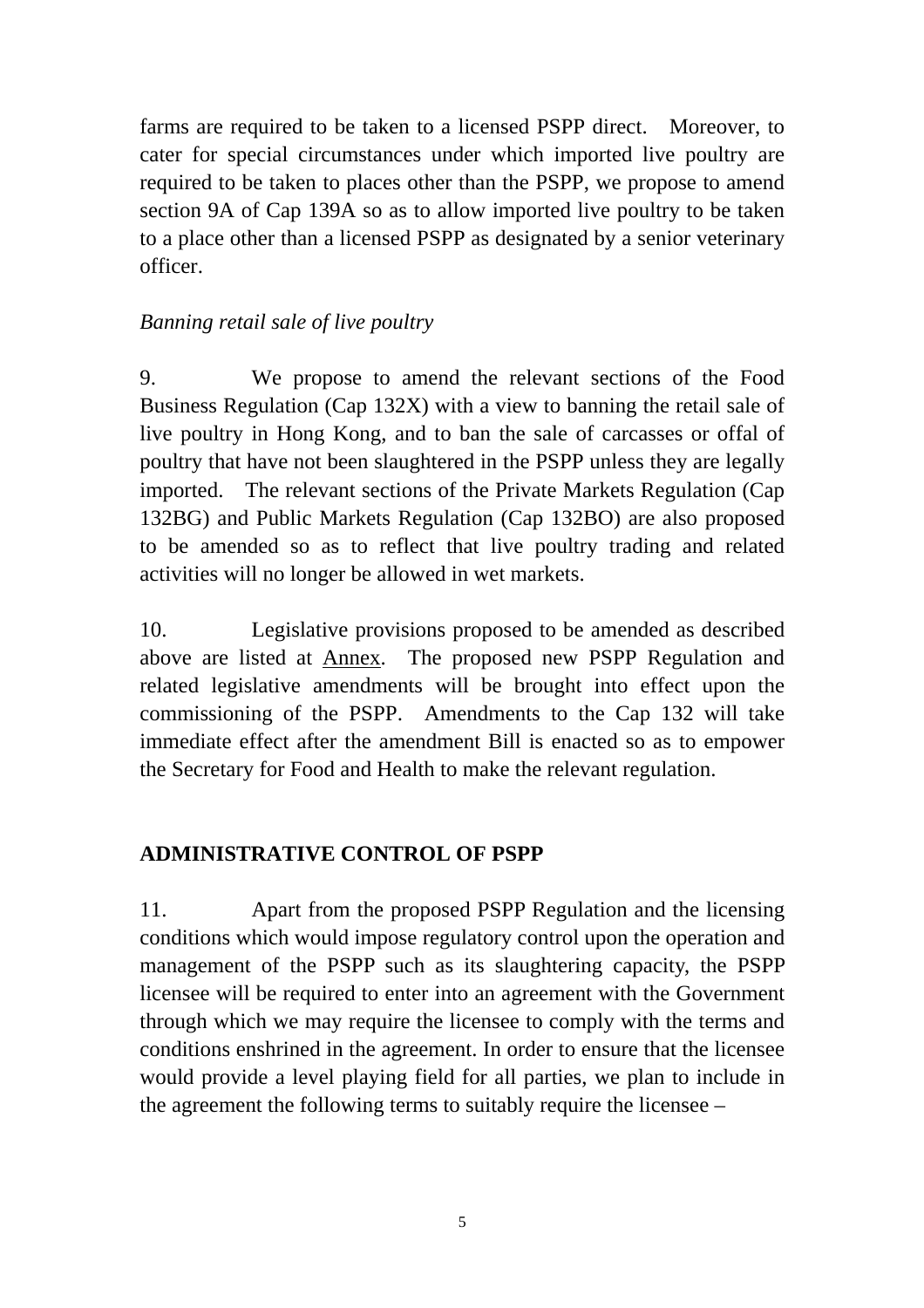- (a) to provide poultry slaughtering and dressing service as its main business to all parties in need of such service on a fair and equal basis;
- (b) to seek prior approval from the Government for engaging in other businesses such as importing, distributing and processing of poultry that would involve the PSPP facilities;
- (c) not to refuse admission of live poultry or provision of slaughtering service to any parties without lawful excuse; and
- (d) to adopt a standard slaughtering fee to all parties and seek prior approval from the Government for raising the fee.

12. Having said the above, we need to ensure the financial viability of the PSPP taking into account that the licensee has to shoulder all the capital costs for the construction of the buildings and installation of all equipments for the PSPP and transfer the PSPP to the Government at no cost upon the expiry of the contract period up to 15 years. As such, it may be necessary to allow the PSPP licensee to have sufficient flexibility and room for engaging in other ancillary businesses so long as suitable measures are put in place to ensure that competition is open and fair for all parties. We will give due consideration to these factors in drawing up the tender documentation.

### **IMPACT ON POULTRY TRADE**

13. The proposed development of the PSPP and the banning of sales of live poultry in wholesale markets and retail outlets will inevitably cause certain impact on the trade. On the other hand, however, the new operating environment will provide new business opportunities for the existing traders: subject to the slaughtering capacity of the PSPP and the Authority considering that the state of public health risk is acceptable, the trade may bring in more live poultry than the present for wholesaling and retailing to meet market demand. Moreover, the production of "freshly slaughtered chicken" other than chilled chickens by the PSPP would help diversify the products for supply to local consumers, thereby enhancing the business potential of, and reducing the impact of central slaughtering to, live poultry wholesalers and retailers.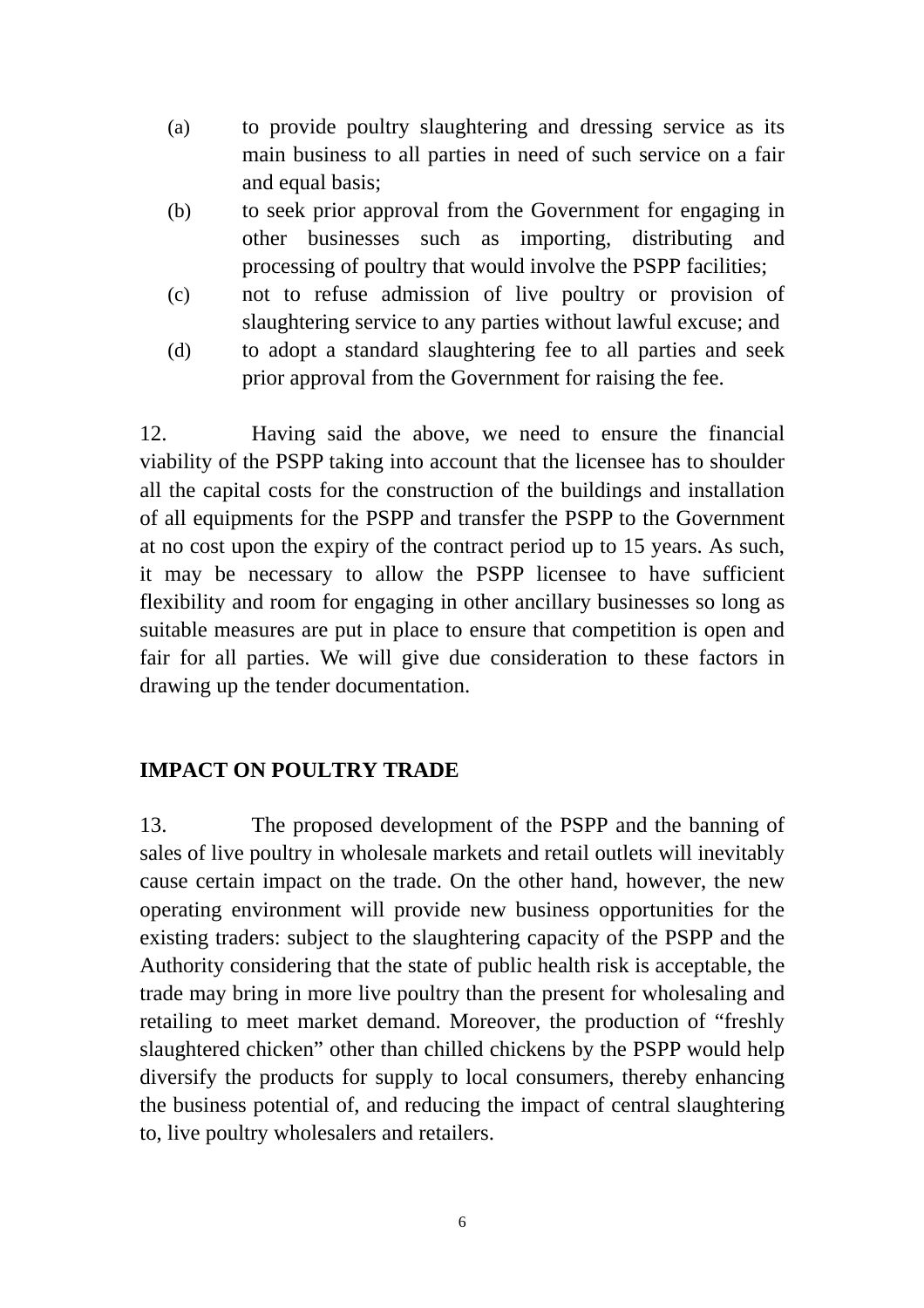14. To explore further possible means to help minimise the impact of the proposed development of the PSPP on the trade, we have started a new round of consultations with various stakeholders in the trade, including local poultry farmers, importers, wholesalers, retailers and transporters to brief them about the latest development of the proposal and to gauge their views and concerns on the proposal. We will continue to maintain close liaison with and active engagement of the trade on issues pertaining to the proposed development of the PSPP, particularly in the mode of operation as well as the scope of businesses of the PSPP. We are also studying possible measures to help those people directly affected by the proposal, including provision of suitable financial assistance for installing necessary equipment to help them prepare to shift to the wholesaling, retailing and transportation of "freshly slaughtered poultry" and chilled poultry. We will discuss with the trade the proposed assistance measures once we have concluded our study.

#### **NEXT STEP**

15. We will take into account the Panel's comments in finalizing the legislative proposals related to the development of the PSPP. We plan to introduce a Bill into LegCo in early 2008 to amend Cap 132, followed by the introduction into LegCo for negative vetting the new PSPP Regulation and the other related legislative amendments as mentioned above. We will endeavour to provide the latest drafts of the new PSPP Regulation and the other related legislative amendments for Members' reference when we introduce the aforementioned Bill.

#### **ADVICE SOUGHT**

16. Members are invited to comment on the proposals set out in paragraphs 5 to 15.

**Food and Health Bureau November 2007**